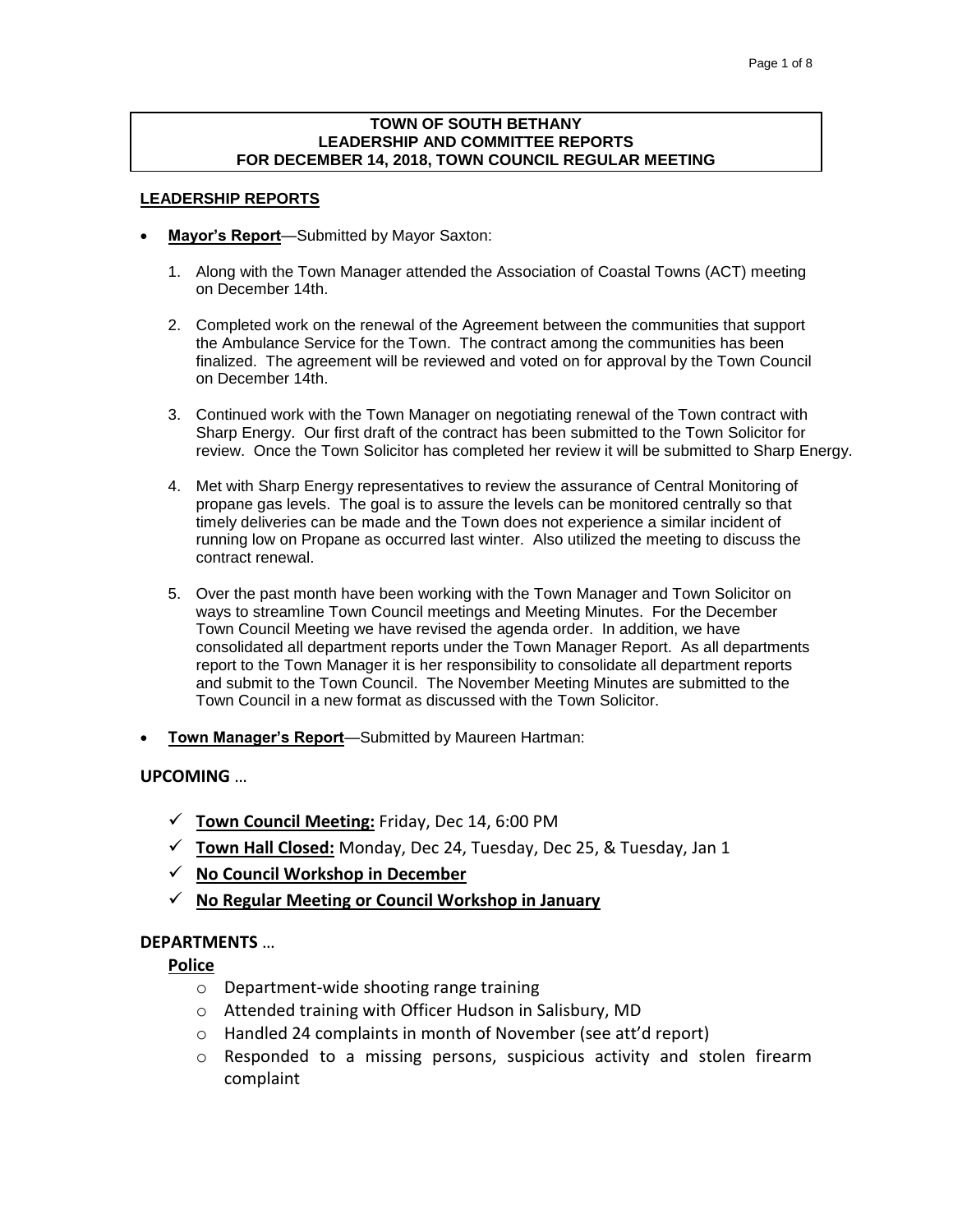# **Finance**

- o Attended training entitled "Public Sector Human Resource Management" through the UD
- $\circ$  Preparing for the online changes to the parking permit process for 2019
- o Working with the Town Manager and Budget and Finance on the FY 2020 budget

# **Code Enforcement**

- o Working with Charter and Code on Ordinance 193-18, Small Wireless Facilities
- o Issued 17 building permits in November (see att'd report)
- o Completed 16 property inspections
- o Assisting Town Manager by attending Resilient Communities meeting
- o Assisting PW with storm drain issues

# **Public Works**

- $\circ$  Located and uncovered storm drain that had been inadvertently closed by a contractor on Anchorage
- $\circ$  Assisted contractor with replacing storm outlet pipe at bulkhead on Anchorage
- o Installed Christmas lights on Rt. 1
- $\circ$  Assisting Manager with delivery of new PW truck. Hoping for end of December delivery
- o Working on department budget for FY 2020
- o Began painting lifeguard stands for 2019 season
- o Completed drain project on Periwinkle

# **TOWN MANAGER** …

- $\triangleright$  Attended the Resilient and Sustainable Communities League summit. The summit takes a comprehensive look at funding projects that helps communities manage and mitigate the changes brought by extreme weather, environmental degradation, and global warming.
- $\triangleright$  The kiosk has been ordered for the new parking permit system. We are anticipating a Feb or March install date.
- ➢ The Sharp contract has been submitted to the Town attorney for review/comment.
- $\triangleright$  The new website should be up and running by the end of December. The Town chose the Government Information Center (GIC) as the new website provider. The GIC aids local governments, including designing and hosting responsive websites, in a content management system (CMS). The GIC will create a free website for South Bethany and train staff on the CMS. One thing to note is that the new url will be a ".gov" instead of the current ".org".
- $\triangleright$  Pam and I continue to work on the 50<sup>th</sup> anniversary celebration with Councilwomen Stevenson and Callaway.
- $\triangleright$  Renee and I have begun working on the FY 2020 budget, currently targeting capital expenditures.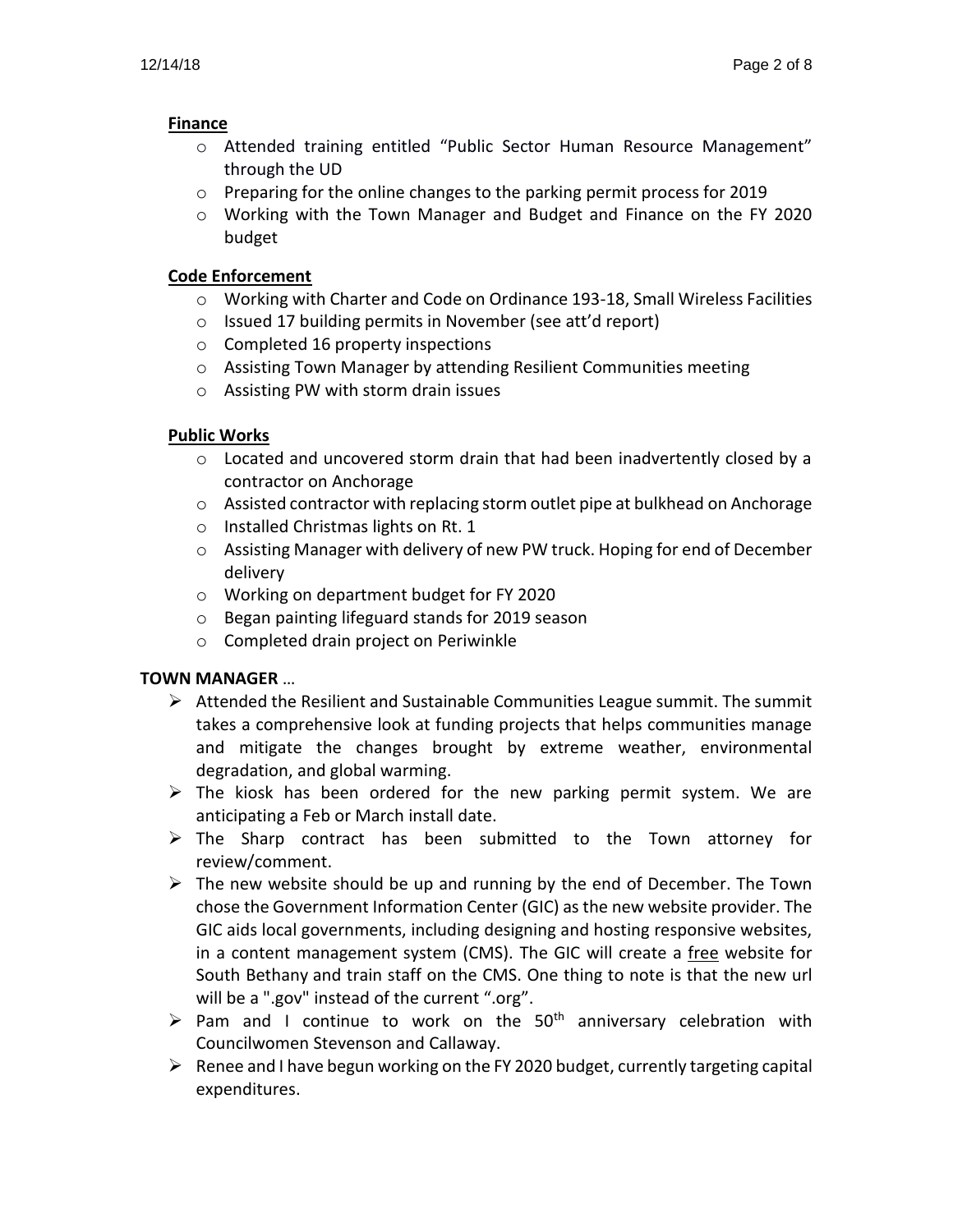# POLICE REPORT NOVEMBER 2018

In the month of October, the South Bethany Police Department handled a total of 24 complaints:

| <b>Animal Complaints: 3</b>            | <b>Community Contacts: 0</b>              |
|----------------------------------------|-------------------------------------------|
| <b>Assist Other Agencies: 3</b>        | 911 Disconnects: 0                        |
| Assault/Harassment: 0                  | <b>Missing Persons: 1</b>                 |
| Burglary/Theft: 0                      | Noise Complaints/Loud Party: 0            |
| Criminal Mischief: 0                   | Parking Complaints: 0                     |
| Death Investigation (Natural): 0       | Scam Investigations: 0                    |
| Disorderly Person/Fights: 0            | <b>Prohibited Construction: 0</b>         |
| Domestic/Civil Dispute: 0              | Property/Well Being Checks: 3             |
| Drug Arrests (Civil): 0                | <b>Public Assists: 1</b>                  |
| Fire/Burglary Alarms (False): 3        | <b>Resisting Arrest: 0</b>                |
| Fireworks: 0                           | Suspicious Vehicle/Persons Complaints: 2  |
| Gas/Water Leaks: 2                     | <b>Town Code Violations: 1</b>            |
| Local Fugitives Apprehended: 0         | Traffic Controls/Violations/Hazards: 0    |
| Lost/Found Property: 0                 | Towed Vehicles/Disabled Vehicles: 0       |
| <b>Medical Calls: 1</b>                | <b>Vehicle Collision Investigation: 1</b> |
| <b>Miscellaneous Investigations: 2</b> | <b>Vehicle Lockouts: 1</b>                |
|                                        |                                           |
| Trespassing: 0                         | <b>DUI Arrests: 0</b>                     |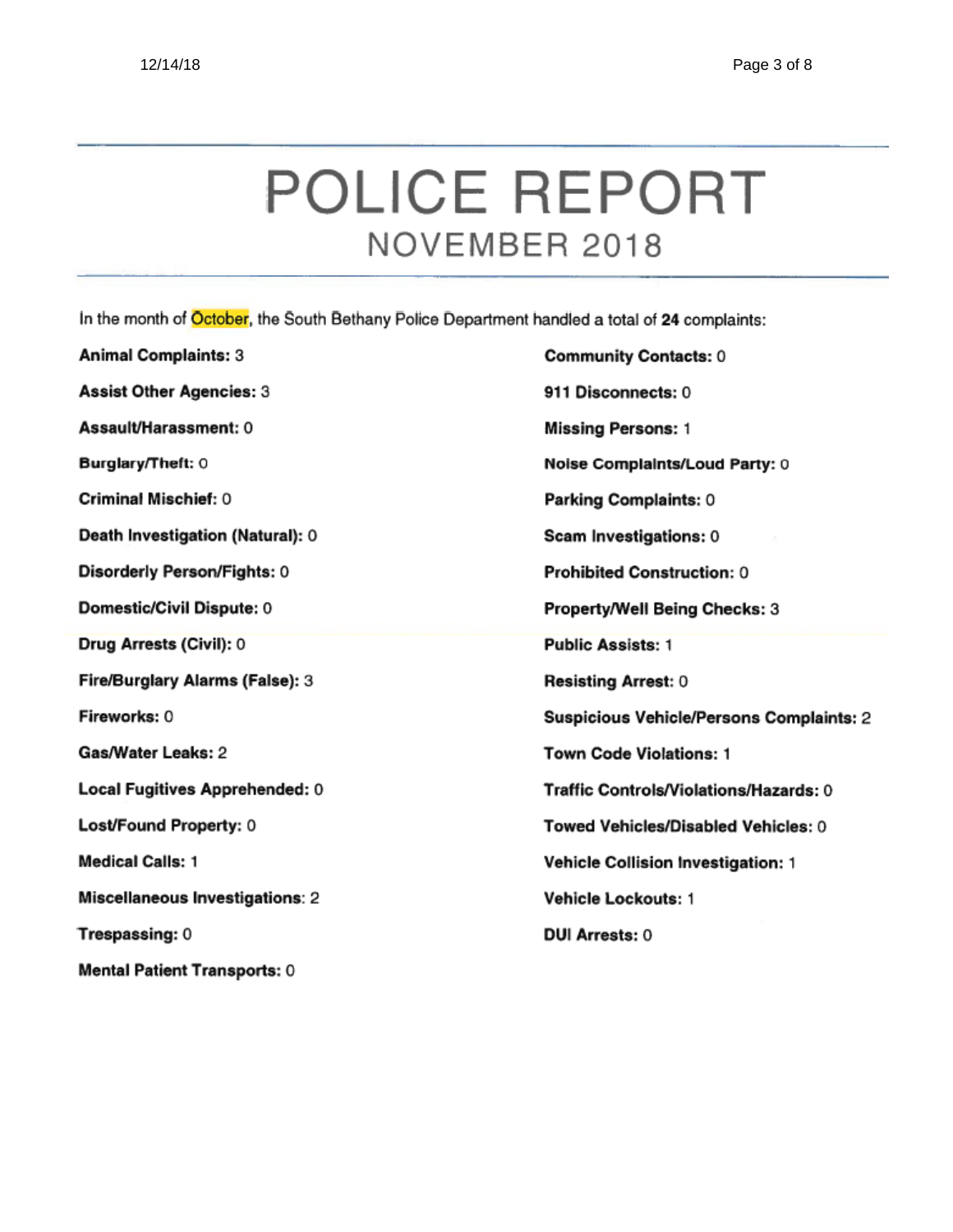| <b>Code Enforcement Report</b><br>November 2018 |                                                    |  |  |  |  |  |  |  |  |
|-------------------------------------------------|----------------------------------------------------|--|--|--|--|--|--|--|--|
|                                                 | Activity from November 1-30, 2018                  |  |  |  |  |  |  |  |  |
|                                                 | To: Maureen Hartman                                |  |  |  |  |  |  |  |  |
|                                                 | <b>Activities</b>                                  |  |  |  |  |  |  |  |  |
| ı.                                              |                                                    |  |  |  |  |  |  |  |  |
| 2.                                              | 23                                                 |  |  |  |  |  |  |  |  |
| 3.                                              | <b>Violation Notices:</b><br>Drainage              |  |  |  |  |  |  |  |  |
| 4.                                              | 1<br>New Residence<br>0<br>1<br>Roofing<br>0<br>15 |  |  |  |  |  |  |  |  |
| 5.                                              | Stop Work Orders issued<br>0                       |  |  |  |  |  |  |  |  |
| 6.                                              | Grass Cutting Performed<br>0                       |  |  |  |  |  |  |  |  |
| 7.                                              |                                                    |  |  |  |  |  |  |  |  |
| 8.                                              | Occupancy/Compliance Certificates issued<br>1      |  |  |  |  |  |  |  |  |
| 9.                                              | Certificate of Occupancy Revoked<br>0              |  |  |  |  |  |  |  |  |
| 10.                                             | 3                                                  |  |  |  |  |  |  |  |  |
| 11.                                             | Property Inspections<br>16                         |  |  |  |  |  |  |  |  |
| 12.                                             | Drive-by Inspections made daily entire town        |  |  |  |  |  |  |  |  |
| 13.                                             | Meetings<br>Homeowners8<br>Builders 17             |  |  |  |  |  |  |  |  |
| 14.                                             | Preliminary Plan Review2                           |  |  |  |  |  |  |  |  |
| 15.                                             | Emails:<br>$Read - 940$ Responses required $-134$  |  |  |  |  |  |  |  |  |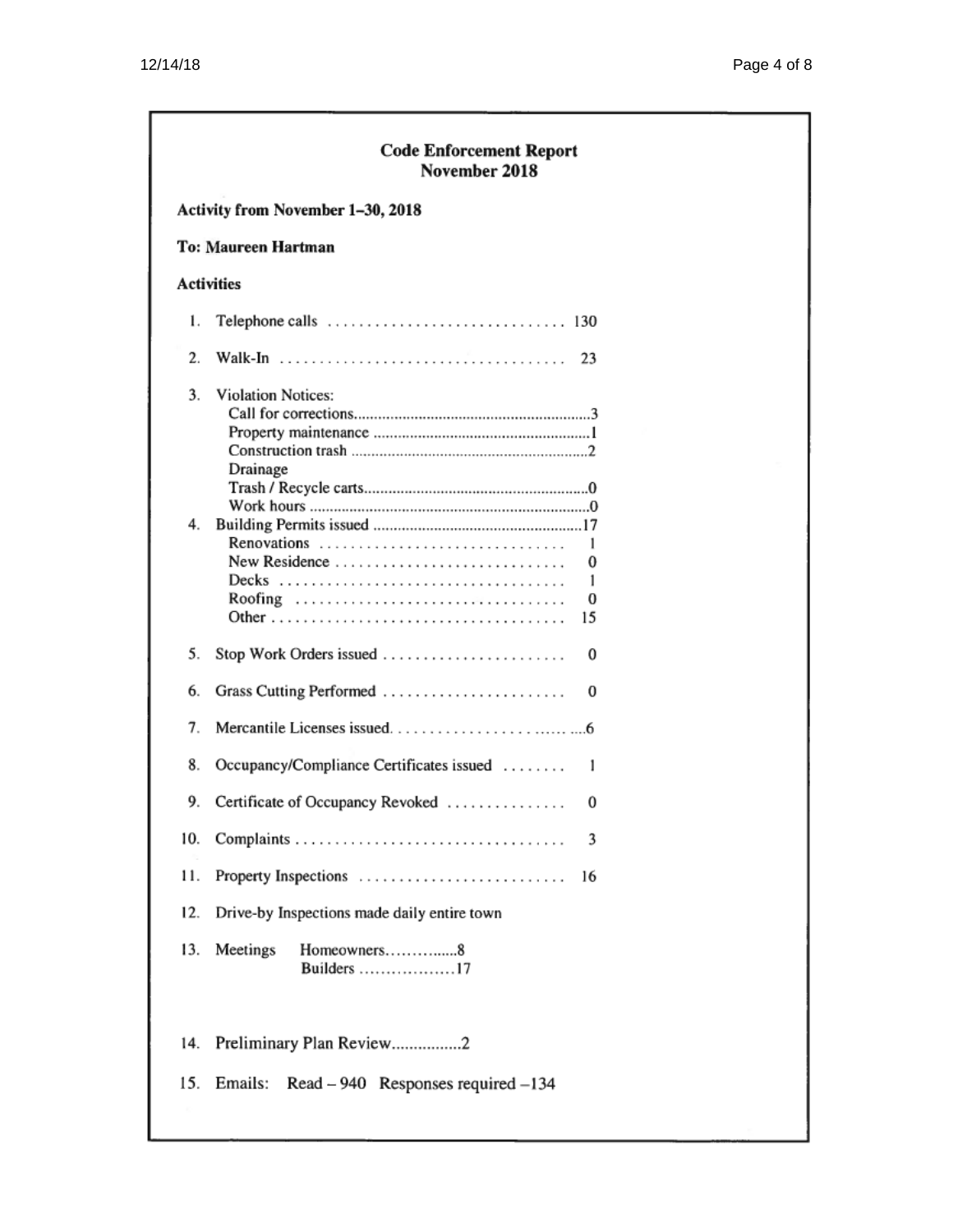# • **Treasurer's Report**—Submitted by Councilmember Boteler:

#### 12/6/2018

#### Town of South Bethany Monthly Treasurer's Report - As of November 30, 2018 by Don Boteler, Treasurer



#### Fiscal 2019 Year-to-Date (5/1/18 - 4/30/19) Revenues and Expenditures

| <b>Total Operating Revenue</b><br><b>Total Operating Expenditures</b><br>Revenue less Expenditures       |   | <b>Adopted Budget</b><br>\$2,394,690<br>\$2,394,690<br>\$0 | Amended<br>\$0    | <b>Total Budget</b><br>\$2,394,690<br>\$2,394,690<br>\$0 | Actual<br>\$2,136,727<br>\$1,431,179<br>\$705,548 | %<br>89%<br>60% |
|----------------------------------------------------------------------------------------------------------|---|------------------------------------------------------------|-------------------|----------------------------------------------------------|---------------------------------------------------|-----------------|
| Revenue from Grants/Donations                                                                            |   | \$7,624                                                    |                   | \$7,624                                                  | \$2,113                                           | 28%             |
| <b>Expenditures from Grants/Donations</b><br>Revenue less Expenditures                                   |   | \$7,624<br>\$0                                             | \$0               | \$7,624<br>S0                                            | \$2,113<br>SO.                                    | 28%             |
| Capital/Reserve Revenue (from Fund Balance)<br>Capital/Reserve Expenditures<br>Revenue less Expenditures |   | \$197,966<br>\$197,966<br>\$0                              | \$0               | \$197,966<br>197,966<br>SO.                              | \$108,902<br>108,902<br>SO.                       | 55%<br>55%      |
| <b>Total Revenue - All Funds</b><br>Total Expenditures - All Funds<br>Revenue less Expenditures          | s | \$2,600,280<br>\$2,600,280                                 | \$0<br>\$0<br>\$0 | \$2,600,280<br>\$2,600,280<br>S0                         | \$2,247,742<br>\$1,542,194<br>\$705.548           | 86%<br>59%      |

## Fiscal 2019 (5/1/18 - 4/30/19) Summary of Year-to-Date Departmental Budget to Actual

| Revenues:                                | <b>Budget</b> |     | Amended Total Budget | Actual      | %         |
|------------------------------------------|---------------|-----|----------------------|-------------|-----------|
| <b>Property Taxes</b>                    | \$520,463     |     | \$520,463            | \$518,477   | 100%      |
| <b>Realty Transfer Taxes</b>             | \$380,000     |     | \$380,000            | \$447.200   | 118%      |
| <b>Gross Rental Taxes</b>                | \$522,000     |     | \$522,000            | \$462,077   | 89%       |
| Grants                                   | \$7,624       |     | \$7,624              | \$2,113     | 28%       |
| All other revenue                        | \$947,790     |     | \$947,790            | \$817,574   | 86%       |
| Transfer from Reserve (Capital Projects) | \$197,966     |     | \$197,966            | SO.         | 0%        |
| <b>Budgeted Surplus</b>                  | \$24,437      |     | \$24,437             | Ş0          | <u>0%</u> |
| <b>Total Revenue</b>                     | \$2,600,280   | \$0 | \$2,600,280          | \$2,247,441 | 86%       |
| <b>Expenditures:</b>                     |               |     |                      |             |           |
| General & Administrative Department      | \$691,838     |     | \$691,838            | \$428,025   | 62%       |
| <b>Public Works Department</b>           | \$268,075     |     | \$268,075            | \$125,472   | 47%       |
| Trash                                    | \$327,400     |     | \$327,400            | \$191,124   | 58%       |
| <b>Public Safety Department</b>          | \$733,316     |     | \$733,316            | \$369,934   | 50%       |
| Ambulance                                | \$74,518      |     | \$74,518             | \$37.074    | 50%       |
| <b>Beach Patrol Department</b>           | \$274,653     |     | \$274,653            | \$263,805   | 96%       |
| <b>Town Committee</b>                    | \$24,890      |     | \$24,890             | \$15,746    | 63%       |
| Grants                                   | \$7,624       |     | \$7,624              | \$2,113     | 28%       |
| Other (Capital)                          | \$197,966     |     | \$197,966            | \$108,902   | 55%       |
| <b>Total All Expenses</b>                | \$2,600,280   | \$0 | \$2,600,280          | \$1.542.194 | 59%       |

# **Highlights on Revenue**

Property Taxes - there are 11 delinquent property tax bills

#### **Highlights on Expenditures**

Expenditures are tracking to budget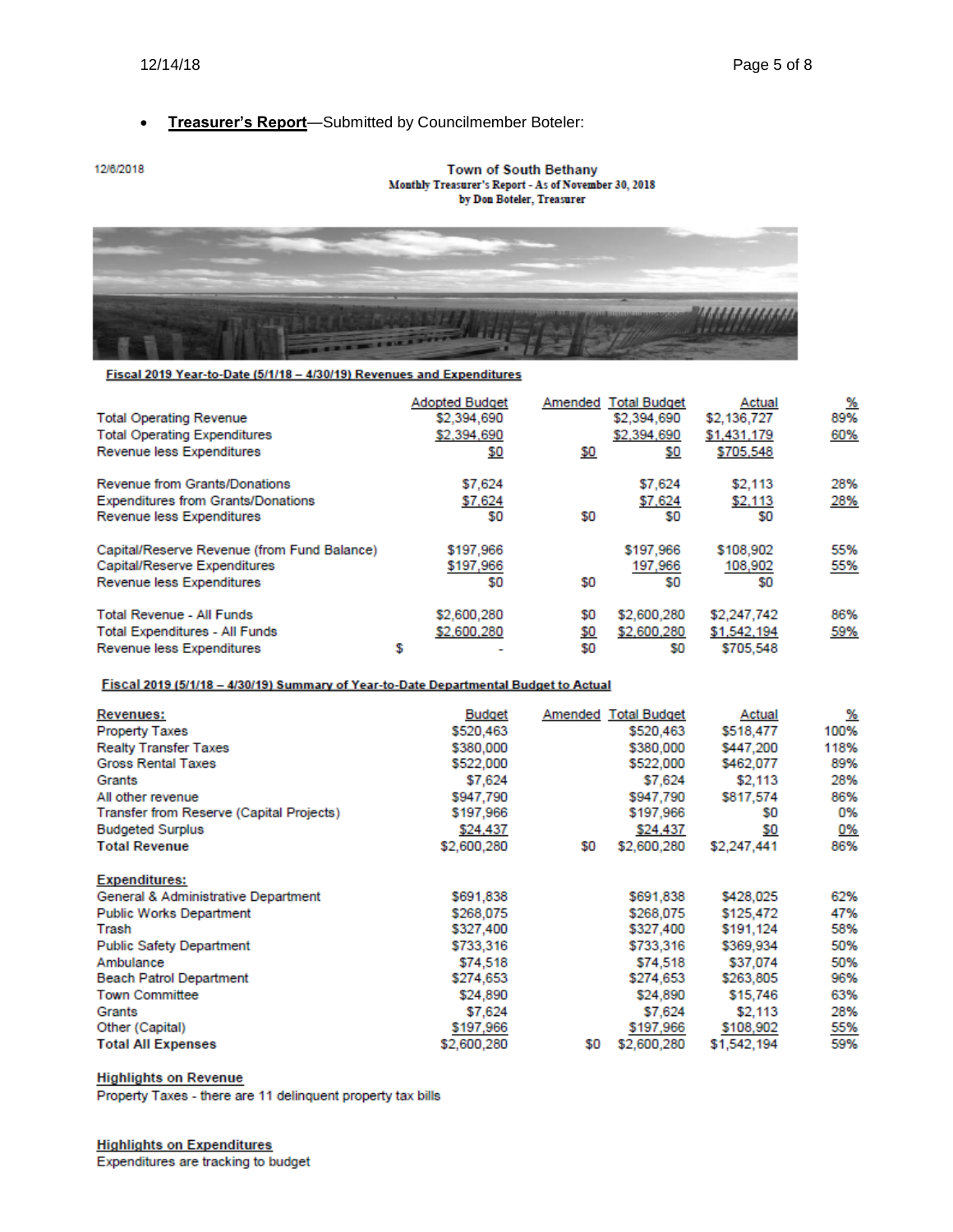# **COMMITTEE REPORTS**

• **Budget and Finance Committee** – Submitted by Councilmember Boteler:

The Budget and Finance Committee ("Committee") met on Tuesday, December 4, 2018. All four property owner members of the committee – Chris Keefe, Steve Farrow, Joe Mormando and Don Boteler - were in attendance along with Town Manager, Maureen Hartman and Finance Director, Renee McDorman.

The Committee began with a review of draft minutes of its September 14, 2018, meeting and unanimously approved the minutes with minor corrections.

The Committee then reviewed the November financials, noting first that magistrate and parking fines are only at 31 percent and 38 percent of budget, respectively, after seven months, which include the busy summer months. The Committee projected a likely shortfall of at least \$25,000 in these two accounts by year-end. The Committee also noted that the legal expense budget of \$25,000 has already been spent and additional legal expenses of perhaps \$10,000 to \$15,000 can be expected. Offsetting these revenue shortfalls and cost overages are lower than expected personnel expenses in the Public Safety Department due to departures and difficulties filling vacancies, as well as \$57,000 to date in excess transfer tax collections over budget. On an overall basis, the Committee agreed that, with five months remaining in FY19, there is a reasonable likelihood that the town will end the year within budget, absent any significant unexpected developments.

The Committee then turned its attention to the process for developing the FY20 operating and capital budgets. To facilitate the discussion, Finance Director McDorman posed a series of questions intended to elicit clarity and direction for the budget development process. The Committee engaged in a vigorous and thoroughgoing treatment of the questions and issues, during which it was agreed that: (1) items that are customarily presented as general administrative expenses but that are attributable to a specific function or department should be allocated to that function or department, so long as a fair and reasonable basis of allocation is available, (2) the functions and associated revenues and expenses of the office of the Code Enforcement Constable should be broken out of the G&A budget and presented as a separate department, (3) it is appropriate to include a cost of living adjustment (COLA) as a part of compensation related budget requests for FY20, particularly since the federal government recently awarded a COLA to its workers, retirees and Social Security recipients in recognition of rising inflation, and (4) the operating and capital budgets should be developed and presented as wholly separate exercises and documents.

The Committee then discussed in more detail the capital budgeting process. The Committee agreed that the capital budget should be presented as a ten year plan to comport with an undertaking in the town's Comprehensive Plan. The Committee further agreed that estimated amounts of sources and uses of capital should be presented for each project for each year and that the capital budget should be updated at least annually and as additional relevant information becomes available. The Committee agreed in principle that, to properly fund the capital budget, it would be appropriate to designate a certain percentage of certain revenue streams to specific capital projects (or perhaps to capital projects generally with project allocation decisions to be made periodically). So, strictly as an example, perhaps five or ten percent of annual transfer tax revenue could be dedicated to the multi-year beach access improvement project. The Committee also agreed that a certain amount of currently uncommitted reserves could be designated as "seed capital" for each project in the capital budget and that additional reserves could potentially be utilized should anticipated dedicated revenue sources fail to materialize.

The committee agreed to a next meeting date of Thursday, January 24, 2019 at 9:00 am in Town Hall to conduct its first review of submitted and compiled budget requests.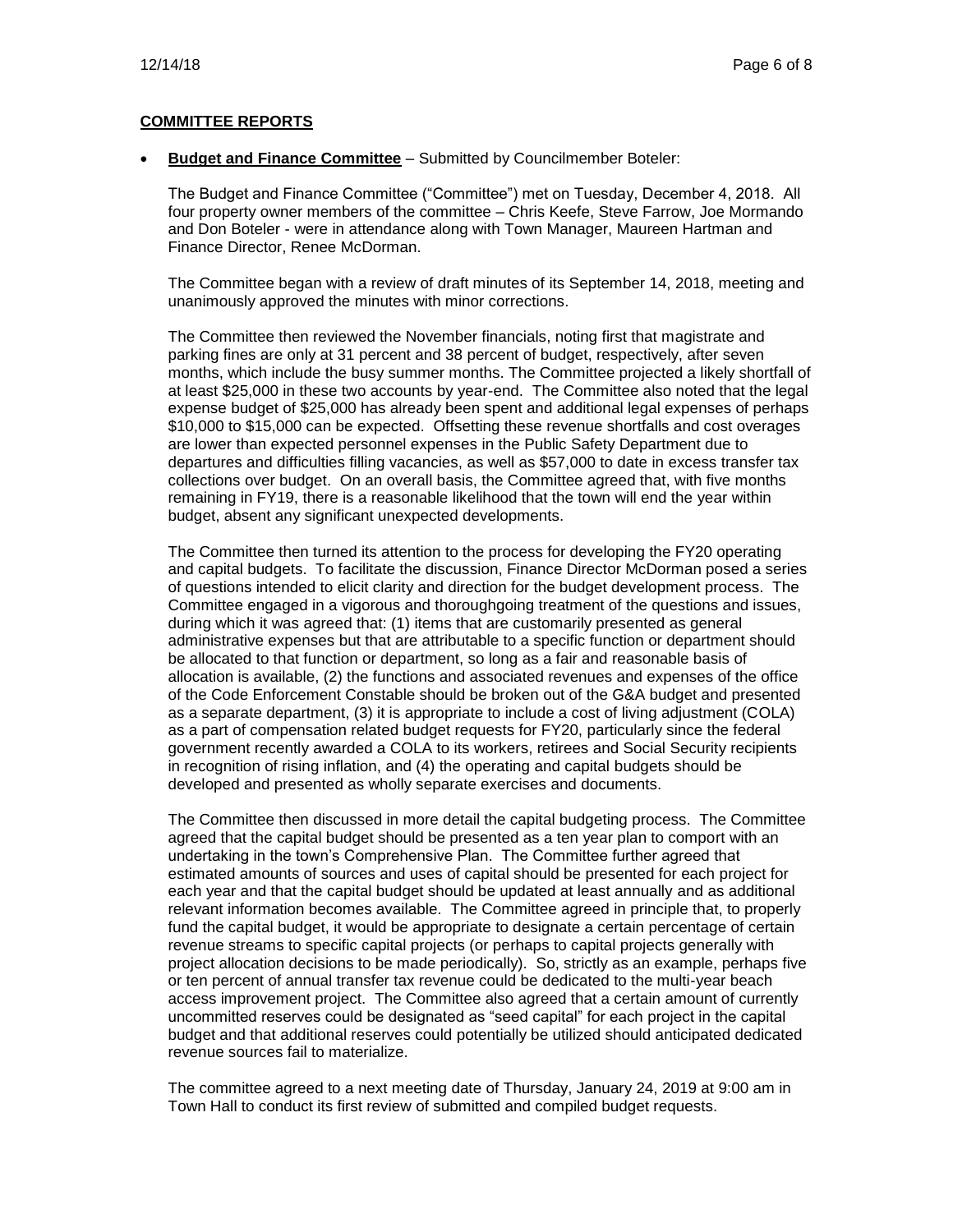• **Canal Water Quality Committee** – Submitted by Councilmember Weisgerber:

# **Canal Water Quality Summary Report – 2018**

- − **Citizen Monitoring** –Dave Wilson, Canal Water Quality Committee member, gave a presentation at the UD Citizen Monitoring Program Fall QA Workshop Friday December  $7<sup>th</sup>$ , 2018, on South Bethany's water quality monitoring and our recent floating wetland project. The workshop attendees from all over Sussex County were impressed with all that SB is doing to improve and monitor the canal waters. There was much interest and follow up questions on our Floating Wetlands and the results of the 100 day lab analysis.
- − **Oyster Gardening** CWQC member Kent Stephan working with Bob Collins, the CIB leader for the oyster gardening program inspected and refreshed existing oyster gardens in SB Canals as well as deployed new oyster gardens this past summer. Oyster gardening is extremely important to our canal clean-up efforts. A mature oyster can filter as much as 50 gallons of water a day.
- − **Ribbed Mussels being looked at for SB canals** -- Positive interactions occur between ribbed mussels (Geukensia demissa) and cordgrass (Spartina alterniflora) that enhance salt marsh nitrogen removal. Mussels transfer particulate nitrogen from the water column to the marsh sediments, which stimulates cordgrass growth, and cordgrass provides predator and/or heat stress refuge for mussels. Ribbed mussels remove large amounts of particulate organic material comprising algae, detritus, and bacteria from overlying waters through filtration and consumption.
- − **Sea Colony Wet Pond Status** Status is unchanged. Construction could possibly start late 2019.
- − **Floating Wetlands In South Bethany Canals** -- A nutrient analysis was conducted in September which shows that the 130 mats have sequestered 28 pounds of nitrogen and 2.4 pounds of phosphorous during the 100 days that they have been growing. The grant proposal had estimated that 38 pounds of nitrogen and 6.8 pounds of phosphorous would be removed during one year. Two thirds of the nutrients are in the grass and one third is contained in the roots. The Town plans to "mow" the grass annually to permanently remove nutrients from the canals. The first "Mowing" will probably occur in December.
- − **CQWC/SB contracts with Envirotech** -- Annual Integrated Vegetation Management for the Spartina alterniflora floating islands/rafts for the Town of South Bethany Canals. Scope of Work: (December 2018) - Prune islands/rafts of Spartina alterniflora only on canal ends. - Grasses will be power pruned to a flush cut of 10" - Clippings will be hauled and composted on site in an approved zone. - Any invasive vegetation growth recognized on islands/rafts will be removed. - Deficiencies and damage to islands/rafts will be reported. -Stem and Lead Samples will be collected.
- Grant to analyze SB Canals The CWQC contracted with the Woods Hole Group (WHG) for services intended to support the Canal Water Quality Committee's goal to improve water quality within the SB canal network by quantifying the trapped organic detritus and sediments that have fueled excessive eutrophication. The results of this work will provide the CWQC with the information that can be used to develop remediation recommendations. The proposed scope of services consisted of two tasks: (1) Bathymetric and Subbottom Acoustic Survey (2) Sediment Core Sampling and Analysis. Tasks 1 & 2 were done in September 2018. The lab results were summarized and discussed late October. The results supported the need to address the sediment accumulation especially at the dead end canals. Woods Hole Group recommended that they further capture sediment samples that subbottom profiling identified which they will do in December before we meet and discuss best remediation choices.
- − **CWQC/SB considering Proposal for Bi-Weekly canal services** When the recent widgeon grass infestation occurred this past summer it brought to light the need for